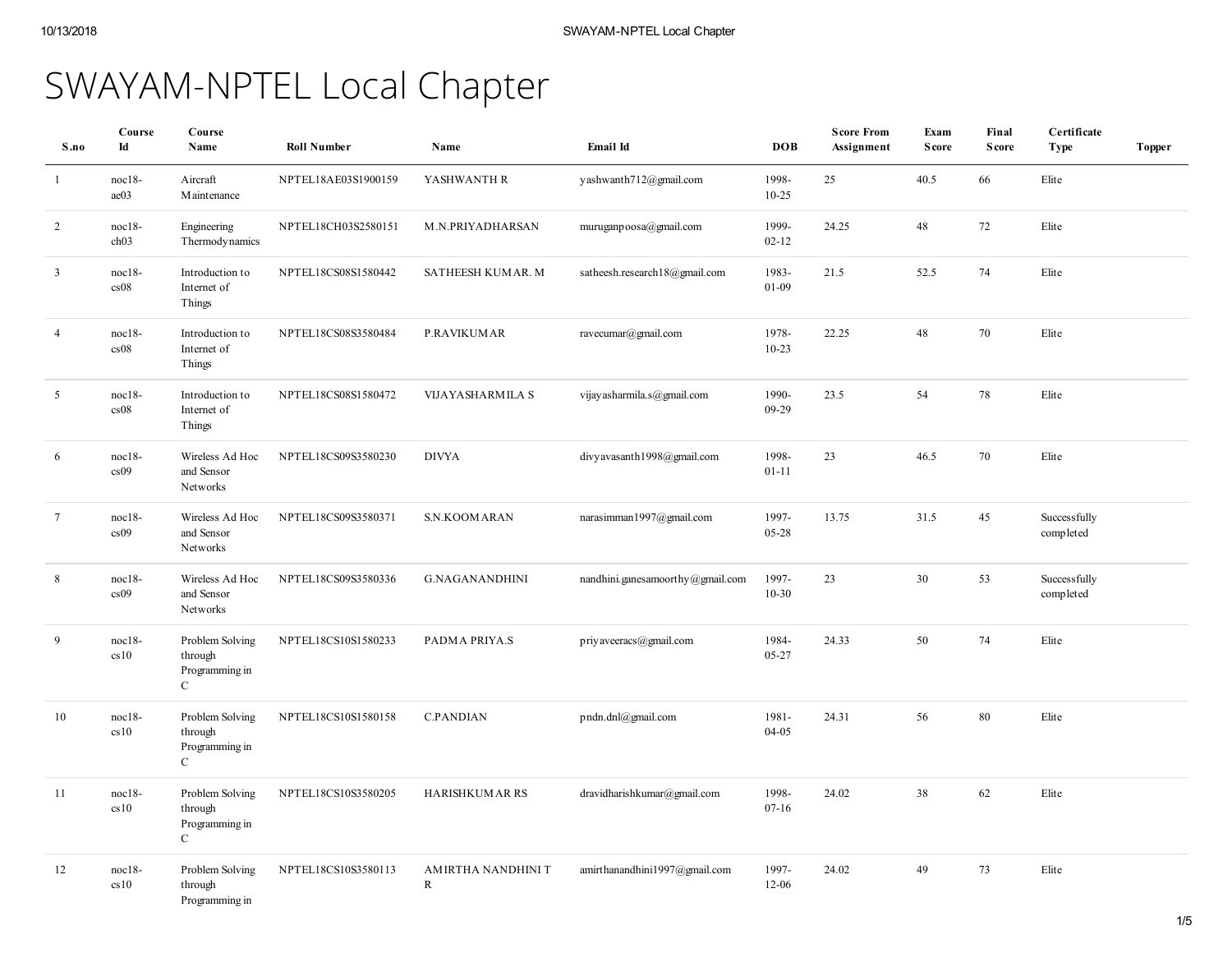# 10/13/2018 SWAYAM-NPTEL Local Chapter

|    |                  | $\mathsf{C}$                                                  |                     |                                    |                           |                    |       |    |    |                           |
|----|------------------|---------------------------------------------------------------|---------------------|------------------------------------|---------------------------|--------------------|-------|----|----|---------------------------|
| 13 | $noc18-$<br>cs10 | Problem Solving<br>through<br>Programming in<br>$\mathcal{C}$ | NPTEL18CS10S3580356 | D.K.PRADEEPA                       | pradeepadkbtech@gmail.com | 1998-<br>05-28     | 17.73 | 23 | 41 | Successfully<br>completed |
| 14 | $noc18-$<br>cs10 | Problem Solving<br>through<br>Programming in<br>$\mathcal{C}$ | NPTEL18CS10S1580107 | C.KARTHEESWARAMANI                 | eeswarckspl@gmail.com     | 1997-<br>08-21     | 23.9  | 22 | 46 | Successfully<br>completed |
| 15 | $noc18-$<br>cs10 | Problem Solving<br>through<br>Programming in<br>$\mathbf C$   | NPTEL18CS10S1580079 | Kowshik                            | aathins5@gmail.com        | 1998-<br>$12 - 23$ | 23.98 | 38 | 62 | Elite                     |
| 16 | $noc18-$<br>cs10 | Problem Solving<br>through<br>Programming in<br>$\mathcal{C}$ | NPTEL18CS10S1580041 | VAISHALI K S                       | ksvaishu15@gmail.com      | 1998-<br>$09-26$   | 20.71 | 27 | 48 | Successfully<br>completed |
| 17 | noc18-<br>cs10   | Problem Solving<br>through<br>Programming in<br>$\mathcal{C}$ | NPTEL18CS10S1580215 | A.SELVARAJ                         | selva25x@gmail.com        | 1978-<br>$06-10$   | 23.73 | 48 | 72 | Elite                     |
| 18 | $noc18-$<br>cs10 | Problem Solving<br>through<br>Programming in<br>$\mathcal{C}$ | NPTEL18CS10S1580105 | D.K.KARTHICK                       | dkkarthick555@gmail.com   | 1999-<br>$04 - 26$ | 19.94 | 24 | 44 | Successfully<br>completed |
| 19 | $noc18-$<br>cs10 | Problem Solving<br>through<br>Programming in<br>$\mathbf C$   | NPTEL18CS10S1580219 | V.SRI UTHRA                        | sriuthra1998@gmail.com    | 1998-<br>$09 - 20$ | 20.77 | 50 | 71 | Elite                     |
| 20 | $noc18-$<br>cs10 | Problem Solving<br>through<br>Programming in<br>$\mathcal{C}$ | NPTEL18CS10S1580043 | MANJULA DEVI C                     | manjuladevics@gmail.com   | 1985-<br>08-26     | 24.35 | 51 | 75 | Elite                     |
| 21 | $noc18-$<br>cs10 | Problem Solving<br>through<br>Programming in<br>$\mathcal{C}$ | NPTEL18CS10S1580239 | SAROJA.P                           | saroja01091998@gmail.com  | 1998-<br>09-01     | 21.81 | 20 | 42 | Successfully<br>completed |
| 22 | $noc18-$<br>cs10 | Problem Solving<br>through<br>Programming in<br>$\mathbf C$   | NPTEL18CS10S1580091 | <b>BILL JOSHUA</b><br>SWAMIDOSS .D | bill12101997@gmail.com    | 1997-<br>$10 - 12$ | 24.15 | 35 | 59 | Successfully<br>completed |
| 23 | $noc18-$<br>cs10 | Problem Solving<br>through<br>Programming in<br>$\mathbf C$   | NPTEL18CS10S1580030 | V SARIGA DEVI                      | sarosariga@gmail.com      | 1999-<br>$01 - 22$ | 19.48 | 26 | 45 | Successfully<br>completed |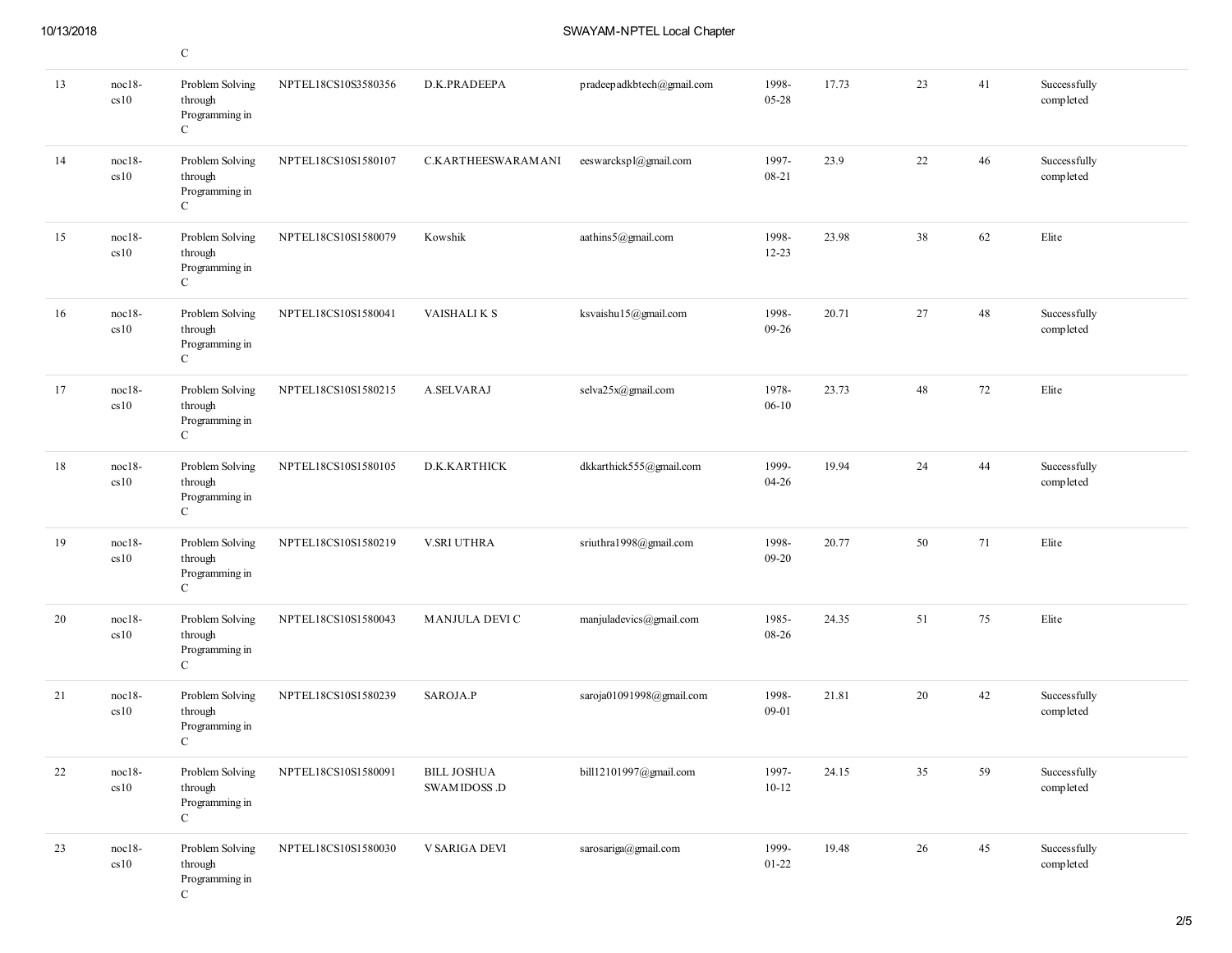| 10/13/2018 |  |
|------------|--|
|------------|--|

SWAYAM-NPTEL Local Chapter

| 24 | noc18-<br>cs15       | Database<br>M anagement<br>System                                         | NPTEL18CS15S3580016 | <b>ARCHANAMAIPA</b>  | archan a map a @gmail.com      | 1998-<br>06-07     | 18    | 40.32 | 58 | Successfully<br>completed |                                      |
|----|----------------------|---------------------------------------------------------------------------|---------------------|----------------------|--------------------------------|--------------------|-------|-------|----|---------------------------|--------------------------------------|
| 25 | $noc18-$<br>cs21     | Programming,<br>Data Structures<br>and Algorithms<br>using Python         | NPTEL18CS21S2580203 | <b>KARTHIKEYAN J</b> | karthikey anmecse@gmail.com    | 1989-<br>$09 - 21$ | 25    | 20.69 | 46 | Successfully<br>completed |                                      |
| 26 | noc18-<br>cs25       | Programming,<br>Data Structures<br>and Algorithms<br>using C              | NPTEL18CS25S2580189 | <b>AKSHAYAA R B</b>  | rbakshayaa22@gmail.com         | 1997-<br>$10 - 22$ | 23.08 | 53    | 76 | Elite                     |                                      |
| 27 | noc18-<br>cs25       | Programming,<br>Data Structures<br>and Algorithms<br>using C              | NPTEL18CS25S2580135 | KATHEEJA BEEVI M     | katheeja1998@gmail.com         | 1998-<br>$06 - 23$ | 18.96 | 38    | 57 | Successfully<br>completed |                                      |
| 28 | $noc18-$<br>ec03     | Microprocessors<br>and<br>M icrocontrollers                               | NPTEL18EC03S2580205 | <b>KEJALAKSHMI.V</b> | kejamsm@gmail.com              | 1970-<br>$02 - 10$ | 24.25 | 55.5  | 80 | Elite                     |                                      |
| 29 | noc18-<br>ec03       | Microprocessors<br>and<br>M icrocontrollers                               | NPTEL18EC03S4580144 | <b>L.MEENAKSHI</b>   | lmeenakshinaray anan@gmail.com | 1980-<br>08-16     | 24.5  | 61.5  | 86 | Elite                     | Topper of<br>$2\%$ in this<br>course |
| 30 | noc18-<br>ec03       | Microprocessors<br>and<br>M icrocontrollers                               | NPTEL18EC03S4580194 | PAVITHRA R           | pavi04@gmail.com               | 1987-<br>05-04     | 23.25 | 48    | 71 | Elite                     |                                      |
| 31 | noc18-<br>ec03       | Microprocessors<br>and<br>M icrocontrollers                               | NPTEL18EC03S4580257 | R SRIDEVI            | sridevirs87@gmail.com          | 1987-<br>$07 - 15$ | 24.5  | 54    | 79 | Elite                     |                                      |
| 32 | noc18-<br>ec09       | Integrated<br>Circuits,<br>MOSFETs, Op-<br>Amps and their<br>Applications | NPTEL18EC09S4580027 | <b>M AMUDHA</b>      | amudhabhaskaran2006@gmail.com  | 1976-<br>$07 - 17$ | 12.75 | 31.5  | 44 | Successfully<br>completed |                                      |
| 33 | noc18-<br>ee03       | Principles of<br>Communication<br>Systems - I                             | NPTEL18EE03S4580171 | <b>K R SHANTHY</b>   | jenefa.christ@gmail.com        | 1968-<br>$04 - 23$ | 23.5  | 70.5  | 94 | Elite+gold                | Topper of<br>1% in this<br>course    |
| 34 | noc18-<br>ee03       | Principles of<br>Communication<br>Systems - I                             | NPTEL18EE03S4580192 | KEJALAKSHMI.V        | kejamsm@gmail.com              | 1970-<br>$02 - 10$ | 23.5  | 64.5  | 88 | Elite                     | Topper of<br>$2\%$ in this<br>course |
| 35 | noc18-<br>ee03       | Principles of<br>Communication<br>Systems - I                             | NPTEL18EE03S4580255 | R.THILAGAVATHY       | thilagavathimahe@gmail.com     | 1979-<br>05-01     | 22    | 57    | 79 | Elite                     | Topper of<br>5% in this<br>course    |
| 36 | noc18-<br>$\rm ee04$ | Electromagnetic<br>Theory                                                 | NPTEL18EE04S3580028 | ANANDAN              | anandhan24ece@gmail.com        | 1983-<br>$05 - 10$ | 19    | 49.5  | 69 | Elite                     |                                      |